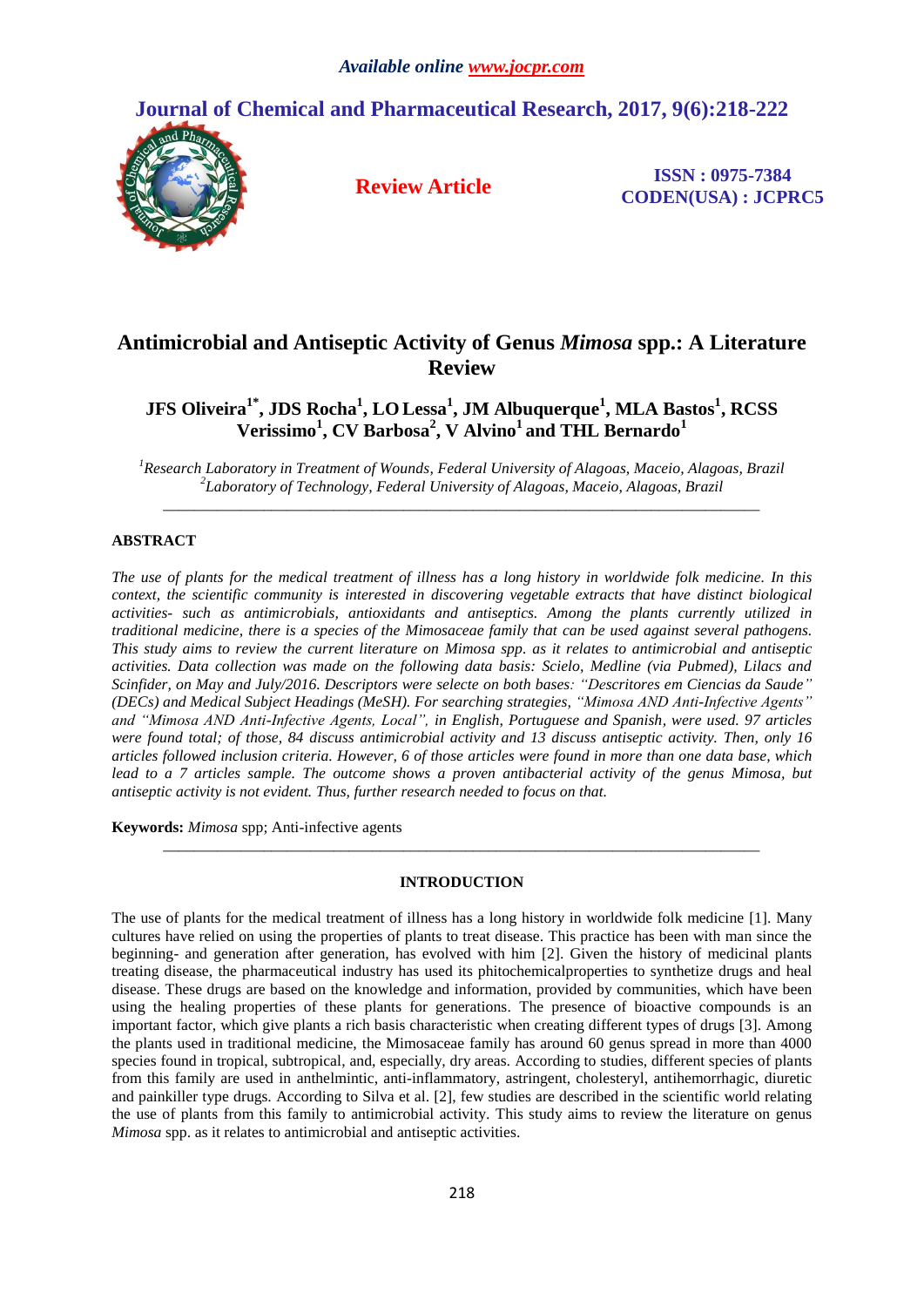#### **EXPERIMENTAL SECTION**

\_\_\_\_\_\_\_\_\_\_\_\_\_\_\_\_\_\_\_\_\_\_\_\_\_\_\_\_\_\_\_\_\_\_\_\_\_\_\_\_\_\_\_\_\_\_\_\_\_\_\_\_\_\_\_\_\_\_\_\_\_\_\_\_\_\_\_\_\_\_\_\_\_\_\_\_\_\_\_\_\_\_\_\_\_\_\_\_\_\_

This study aims a literature review with analysis of secondary data, having as guiding question: Does genus Mimosa have antimicrobial and antiseptic activity? The material was research on May and July of 2016. The selected eletronic databases were: Literatura Latino-Americana e do Caribe em Ciências da Saúde (LILACS), Scientific Electronic Library Online (Scielo), Medical Literature Analysis and Retrieval System Online (MEDLINE via Pubmed) and Scifinder. Descriptors were selected on Descritores em Ciências da Saúde (DECs) and Medical Subject Headings (MeSH) databases, and combined through Boolean operators "AND", "OR" and "NOT". The research strategies used were to combine the following: "Mimosa AND Anti-Infective Agents" and "Mimosa AND Anti-Infective Agents, Local", in English, Portuguese and Spanish. For inclusion it was required that the articles were published papers, fully available in English, Portuguese and Spanish. Thesis, dissertations, book chapters, experience reports and review studies were exclude as well as articles that were not fully available on free platform.

For data selection, an initial screening was made by reading the title and abstracts, in order to confirm that the articles answer the guiding question of this study, and if they followed inclusion and exclusion criteria. Thus, after a pre-selection of eligible articles, every author independently read the articles in full before confirming inclusion in this study.

#### **RESULTS AND DISCUSSION**

Total 97 articles found; 84 relate to antimicrobial activity and 13 relate to antiseptic activity. Of those, 16 articles followed the inclusion criteria. However, 6 articles were found in more than one databases, which leads us to a sample of 7 articles. Figure 1 shows the outcome found in the searched databases.

| <b>Databases</b> | <b>Search Strategies</b>                | <b>Articles Found</b> | <b>Selected by title</b> | <b>Selected by summary</b> |
|------------------|-----------------------------------------|-----------------------|--------------------------|----------------------------|
| <b>PUBMED</b>    | Mimosa AND Anti-Infective Agents        | 40                    |                          |                            |
|                  | Mimosa AND Anti-Infective Agents, Local |                       |                          |                            |
| <b>SCIELO</b>    | Mimosa AND Anti-Infective Agents        |                       |                          |                            |
|                  | Mimosa AND Anti-Infective Agents, Local |                       |                          |                            |
| <b>LILACS</b>    | Mimosa AND Anti-Infective Agents        |                       |                          |                            |
|                  | Mimosa AND Anti-Infective Agents, Local |                       |                          |                            |
| <b>SCIFINDER</b> | Mimosa AND Anti-Infective Agents        | 43                    |                          |                            |
|                  | Mimosa AND Anti-Infective Agents, Local |                       |                          |                            |

Source: Researchers authorship, 2016

#### **Figure 1: Outcome of articles search in databases. Brazil, 2016**

**Table 1: Articles found on databases, Brazil, 2016**

| Autor                   | Country       | <b>Species</b>                               | <b>Activity</b>                                                                                                                                                                                                                                                                                                                                                                                                                                                                                                                                                                                                                     | <b>Conclusion</b>                                                                                                                                                                                                                                                                                                                                              |
|-------------------------|---------------|----------------------------------------------|-------------------------------------------------------------------------------------------------------------------------------------------------------------------------------------------------------------------------------------------------------------------------------------------------------------------------------------------------------------------------------------------------------------------------------------------------------------------------------------------------------------------------------------------------------------------------------------------------------------------------------------|----------------------------------------------------------------------------------------------------------------------------------------------------------------------------------------------------------------------------------------------------------------------------------------------------------------------------------------------------------------|
| MJD Silva et<br>al. [2] | <b>Brazil</b> | Mimosa<br>caesalpiniifolia<br><b>Benth</b>   | The antimicrobial activity evaluated<br>by the microdilution method in broth,<br>on yeasts, Gram-positive and Gram-<br>negative bacteria. In the antimicrobial<br>activity, all the extracts and fractions<br>exhibited growth inhibitory activity<br>against the evaluated microorganisms<br>and in concentrations ranging from 5<br>to $1000 \mu g/mL$ .                                                                                                                                                                                                                                                                          | It was possible to establish<br>correlations between the<br>antioxidant and<br>microbiological capacity of<br>extracts and fractions of $M$ .<br>caesalpiniifolia, and of plant<br>species containing tannins and<br>flavonoids, demonstrating the<br>efficiency of these compounds<br>in the capture of these radicals<br>and in the antimicrobial<br>action. |
| IQM Padilha<br>[6]      | <b>Brazil</b> | <b>Mimosa</b><br>tenuiflora<br>(Wild.) Poir. | The study aimed to study the anti-<br>bacterial activity of (Staphylococcus<br><i>aureus</i> ) from the ethanolic extract of<br>M. tenuiflora, where it was evaluated<br>by determination of the minimum<br>inhibitory concentration (MIC), by<br>agar dilution method, in 30 clinical<br>isolates and by Kinetics of<br>inactivation with reference lineage.<br>The results were: in 16 of the isolates<br>MIC values of $0.18 \text{ mg/ml}$ , and in the<br>others the value was $0.36$ mg/ml, as<br>well as in the reference lineage. Thus,<br>the kinetics of inactivation showed<br>only bacteriostatic effect in the extract | The study concludes that the<br>data found are promising and<br>could encourage. Other<br>research on phytochemistry,<br>toxicology and<br>Pharmacological aspects of<br>the M. tenuiflora by-products<br>in order to support their<br>possible rational use in<br>antimicrobial therapy, mainly<br>against S. Aureus.                                         |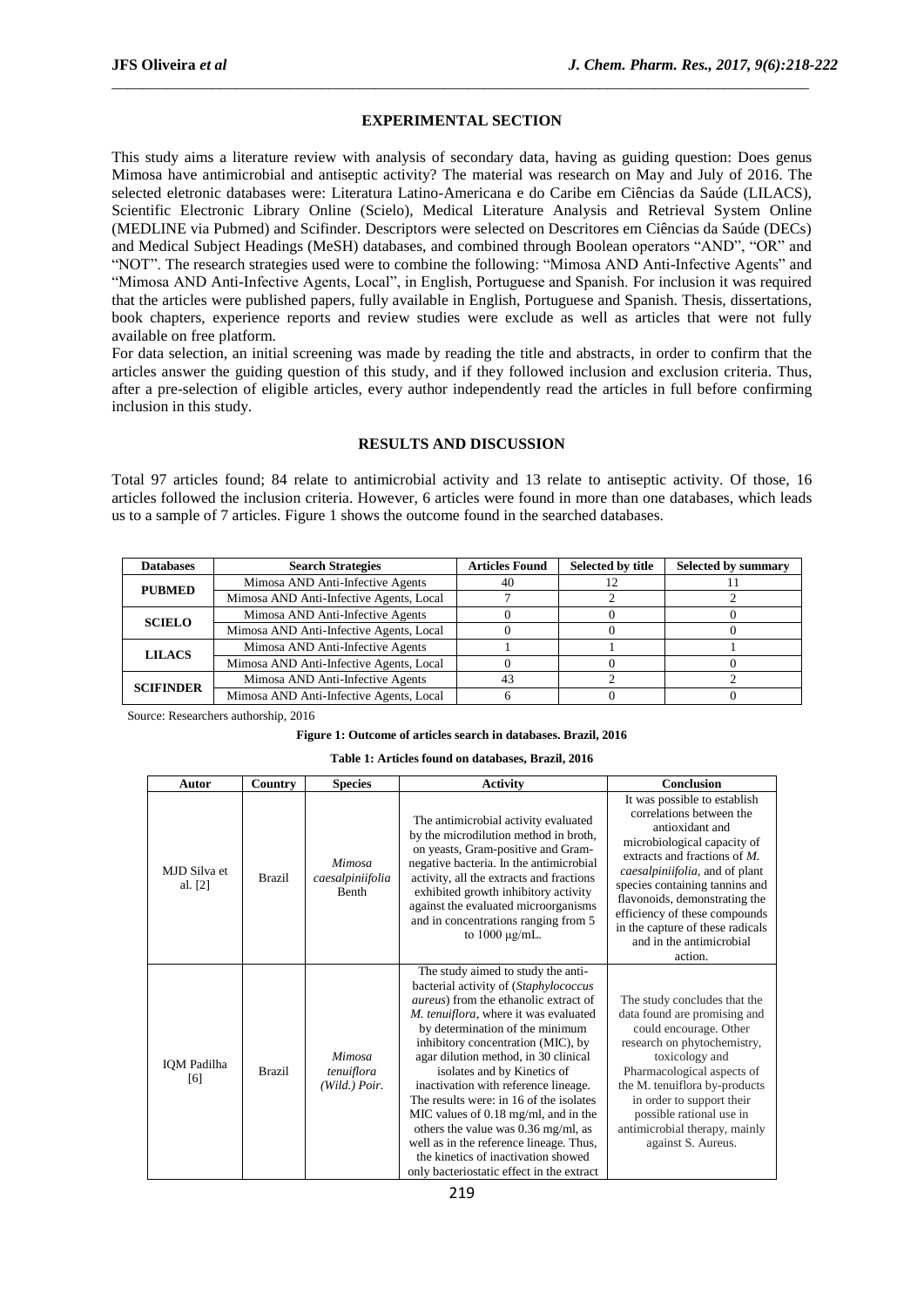|                            |           |                                                                                  | concentrations up to 4x MIC and a<br>rapid bactericidal effect in the<br>concentration corresponding to 8x<br>MIC.                                                                                                                                                                                                                                                                                                                                                                                                                                                                                                                                                                                                                                                                                                                   |                                                                                                                                                                                                                                                                                                                                                                                                                                                                                                                                                                                                      |
|----------------------------|-----------|----------------------------------------------------------------------------------|--------------------------------------------------------------------------------------------------------------------------------------------------------------------------------------------------------------------------------------------------------------------------------------------------------------------------------------------------------------------------------------------------------------------------------------------------------------------------------------------------------------------------------------------------------------------------------------------------------------------------------------------------------------------------------------------------------------------------------------------------------------------------------------------------------------------------------------|------------------------------------------------------------------------------------------------------------------------------------------------------------------------------------------------------------------------------------------------------------------------------------------------------------------------------------------------------------------------------------------------------------------------------------------------------------------------------------------------------------------------------------------------------------------------------------------------------|
| A Mahmood et<br>al. $[3]$  | Pakistain | Acacia nilotica<br>L., Albizia<br>lebbeck L. e<br>Mimosa<br>himalayana<br>Gamble | The antibacterial activity studied by<br>the agar diffusion method against a<br>Bacillus subtilis gram-positive and<br>gram-negative, three Pseudomonas<br>aeruginosa, Escherichia coli and<br>Klebsiella pneumonia. The crude<br>extract from all plants showed better<br>activity against gram-negative<br>bacterial strains, while lower<br>inhibition zones were found against<br>strains of gram-positive bacteria.                                                                                                                                                                                                                                                                                                                                                                                                             | This work is a basis for a<br>more in-depth photochemical<br>analysis and its isolation and<br>identification. The results<br>revealed that the three plants<br>of the family Mimosaceae are<br>effective against pathogens.<br>These plants are effective<br>even in low concentration.<br>The study requires further<br>pharmacological screening for<br>the isolation and identification<br>of active compounds                                                                                                                                                                                   |
| MV Rosado et<br>al. [5]    | Mexico    | Mimosa pigra                                                                     | The extracts of methanol and water<br>were air-dried. In the phytochemical<br>screening of <i>M. pigra</i> , flavonoids,<br>quinones and saponins (in the<br>methanol extract), sterols and tannins<br>(in the extract of water) were found.<br>The test solution of each extract was<br>prepared in 5% dimethyl sulfoxide.<br>Amicacin (0.03 mg/UI), nystatin (50<br>IU / ml) and itraconazole $(0.025)$<br>mg/ml) were used as positive controls<br>for bacteria, yeasts and fungi<br>respectively, and dimethylsulfoxide<br>was used as a negative control. The<br>antibacterial activity was found,<br>mainly against Gram-positive<br>bacteria; none of the extracts showed<br>any activity against E. coli, and only<br>one, Mimosa pigra, was active against<br>P. aeruginosa.                                                | The study concludes that the<br>results obtained do not justify<br>the traditional use of the<br>studied species against<br>diarrhea. However, moderate<br>activity against bacteria and<br>yeasts, Gram-positive<br>bacteria, known as<br>opportunistic micro-<br>organisms in infectious<br>processes, can be a support<br>for the use of these plants in<br>the treatment of infected<br>wounds, skin and eye<br>infections. The observed<br>antifungal activity of some<br>extracts is also remarkable,<br>although there are no reports<br>related to this activity in<br>traditional medicine. |
| N Hussain [7]              | Pakistain | Mimosa<br>Hamata                                                                 | The study describes the isolation and<br>characterization of the main active<br>principles - gallic etilic and gallic<br>acid, used in antimicrobial treatment<br>in several plants, in Mimosa hamata<br>plant. The method used to test the<br>antimicrobial activity was a cup-plate<br>method with agar, against Salmonella<br>typhosa, S. for A., S. for B, Shigella<br>dysenteriae, S. flexnerine, Escherichia<br>coli, Klebsiella pneumoniae,<br>streptococcus faecalis, vibrio cholera<br>Eltor, V. C, inaba, Staphylococcus<br>aureus, S. albus, Diplococcus<br>pneumoniae, Corynebacterium<br>diptheriae. A crude alcoholic extract<br>of its aerial parts has been found<br>antibacterial properties of a wide<br>nature; However, no chemical product<br>investigated on the plant has been<br>reported in the literature. | It is as isolated as the<br>antimicrobial principle from<br>the aquatic plant Symphaea<br>fziberosa being strongly<br>active against Mycobacterium<br>smegniafis: Moderately active<br>against S. aiirezis and E. coli<br>and less active against C.<br>Albicans. Gallic acid was<br>reported to inhibit S. aureus<br>slighty. It was isolated as one<br>of the antimicrobial principles<br>from leaves of Lawtsonia<br>inernzis L.                                                                                                                                                                  |
| VK Gupta et<br>al. [8]     | Índia     | Mimosa pudica                                                                    | Disk diffusion test method was used<br>for <i>Mimosa Pudica</i> . The ethanolic<br>extracts of M. pudica were active<br>against Mycobacterium smegmatis in<br>primary screening. Inhibition on $M$ .<br>tuberculosis growth index values was<br>observed in the presence of the ethyl<br>acetate fraction at a minimum<br>concentration of 0.05 mg/ml).                                                                                                                                                                                                                                                                                                                                                                                                                                                                              | The radiometric BACTEC<br>assay is a valuable method for<br>detecting anti-tuberculosis<br>activity of plant extracts. The<br>results indicate that the extract<br>and acetate fraction of<br>ethanolic M. philippensis<br>showed significant<br>antimycobacterial activity,<br>except against $M$ .<br>tuberculosis.                                                                                                                                                                                                                                                                                |
| AL Gonçalves<br>et al. [4] | Brazil    | Mimosa<br>tenuiflora                                                             | The hydroalcohol extracts were<br>prepared following the guidance<br>process A from the Brazilian<br>pharmacopeia, adapted by Younes et<br>al. (2000). The antimicrobial activity                                                                                                                                                                                                                                                                                                                                                                                                                                                                                                                                                                                                                                                    | The results obtained with the<br>extracts corroborate its use as<br>antimicrobials in popular<br>therapeutics. However, it is<br>possible to note the resistance                                                                                                                                                                                                                                                                                                                                                                                                                                     |

\_\_\_\_\_\_\_\_\_\_\_\_\_\_\_\_\_\_\_\_\_\_\_\_\_\_\_\_\_\_\_\_\_\_\_\_\_\_\_\_\_\_\_\_\_\_\_\_\_\_\_\_\_\_\_\_\_\_\_\_\_\_\_\_\_\_\_\_\_\_\_\_\_\_\_\_\_\_\_\_\_\_\_\_\_\_\_\_\_\_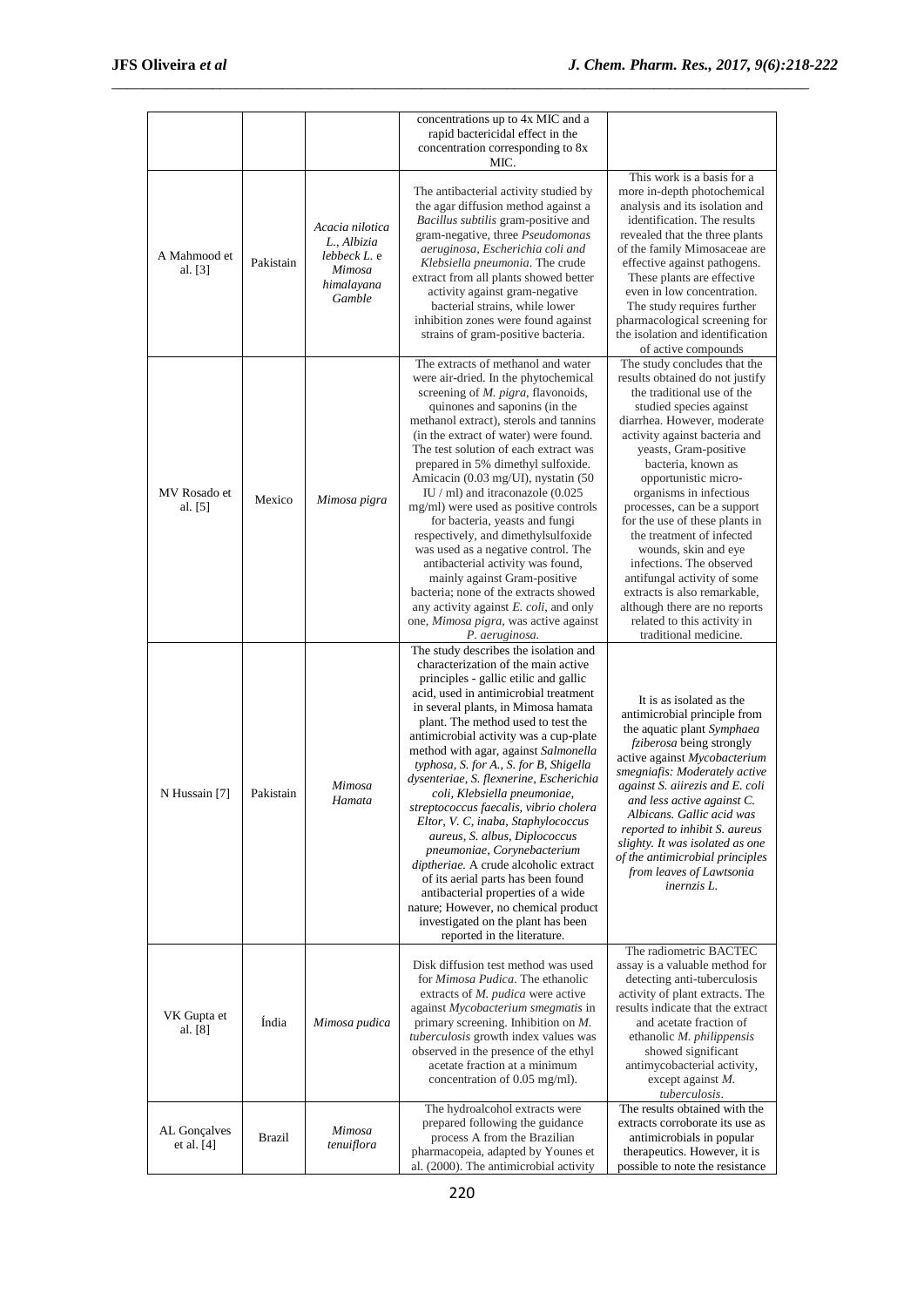|  | was tested by the agar diffusion<br>method, using Framex 389 filter paper<br>sterile black strips with 6 mm<br>diameter. M. tenuiflora showed high<br>antimicrobial activity against<br>Streptococcus spp., Staphylococcus<br>spp., Proteus mirabilis and Shigella<br>sonnei. | that some micro-organisms<br>present that prevents their use<br>in resistant infections. |
|--|-------------------------------------------------------------------------------------------------------------------------------------------------------------------------------------------------------------------------------------------------------------------------------|------------------------------------------------------------------------------------------|
|--|-------------------------------------------------------------------------------------------------------------------------------------------------------------------------------------------------------------------------------------------------------------------------------|------------------------------------------------------------------------------------------|

\_\_\_\_\_\_\_\_\_\_\_\_\_\_\_\_\_\_\_\_\_\_\_\_\_\_\_\_\_\_\_\_\_\_\_\_\_\_\_\_\_\_\_\_\_\_\_\_\_\_\_\_\_\_\_\_\_\_\_\_\_\_\_\_\_\_\_\_\_\_\_\_\_\_\_\_\_\_\_\_\_\_\_\_\_\_\_\_\_\_

Source: Researchers authorship, 2016

The selected articles were published between 1979 and 2012, making it possible to include a greater number of studies that describe the subject at hand. Among these articles, only 2 were published in 2012, while the rest was published before 2010, which illustrates the need for more contemporary research about the subject in study of the 7 selected articles, none report antiseptic activity associated with the plant extract of the genus *Mimosa*. Therefore, there is no record of this type of activity in the literature researched. According to Mahamood et al. [3], many compounds extracted from plants of the Mimosaceae family presented antimicrobial activity, similar to that of synthetic medicines commonly produced by the pharmaceutical industry. Therefore, due to this similarity found with synthetic antibiotics, researchers call these metabolics of secondaries that have inhibitory capability and vegetal origin, in Phytocides or "Antibiotic Like-Substances" [4]. According to findings, the methods to evaluate antimicrobial activity were different among the studies: 3 articles performed the diffusion method on agar [3-5], and the others, respectively, one of each, used microdilution in broth [2], Minimal Inhibitory Concentration – MIC [6], cup-plate on agar [7] and disc diffusion [8]. Every study analyzed the extract using both gram-positive and gram-negative bacteria. Selected studies have shown at least one result against gram-negative bacteria. However, only 2 studies – from Rosado-Valado et al. [5] and Silva et al. [2] – have shown satisfactory result to gram-positive bacteria. Silva et al. [2] evaluated, in their study, the antimicrobial activity of *Mimosa caesalpiniifolia* Benth (Mimosaceae). They used microdilution in broth method, on yeasts, Gram-positive and Gram-negative bacteria, where every extract and fraction showed inhibitory activity against the microorganisms evaluated, in concentrations varying from 5 to 1000 μg/ml. The extracts showed greater inhibitory potential against Gram-positive bacteria, such as *Staphylococcus aureus* e *Bacillus cereus*. These authors still affirm that the *Mimosa caesalpiniifolia* specie has, on its shells, high levels of Tannins and flavonoids, which give them anti-hepatotoxic, and anti-inflammatory, anti-atherogenic, antiallergic and antimicrobial actions. The phytochemical and biological study of the *Mimosa caesalpiniifolia* stem bark revealed it as a new alternative source of antitumor compounds. Possibly, it became effective because of the presence of betulinic acid and chemical cossinergism with other compounds [9]. Mahmood et al. [3] studied the antimicrobial activity of the crude methanolic extract from leaves of *Acacia nilotica L., Albizia lebbeck L*. and *Mimosa himalayana* gamble belonging to the Mimosaceae family. Diffusion method on agar was used to study the activity. These plants showed better outcome against Gram-negative bacterial strains, such as *Pseudomonas aeruginosa*, *Escherichia coli* and *Klebsiella pneumoniae*. Nevertheless, the Gram-positive strain-*Bacillus subtilis*- showed resistance against the plants' crude extract. The antibacterial activity of *Mimosa tenuiflora* against *Staphylococcus aureus* was studied using ethanolic extract of *M. Tenuiflora.* Minimal Inhibitory Concentration (MIC) evaluated it -through diffusion method on agar- in 30 clinical isolates, and by kinetics of inactivation with reference lineage. In 16 isolates the MIC value was 0.18 mg/ml; in the others it was 0.36 mg/ml, as well as in the reference lineage. Thus, inactivation kinetic only showed bacteriostatic effect in extract's concentration 4 times MIC and a quick bactericidal effect in concentration correspondent to 8 times MIC [6]. Gonçalves [4] did another study using the same specie that showed high antimicrobial activity against *Streptococcus* spp*., Staphylococcus* spp*., Proteus mirabilis and Shigella sonnei.* However, in an attempt to produce less toxic pesticides and reduce the chemical products used in agriculture, Torre et al. [10], observed the action of *Mimosa tenuiflora* on pathogenic fungus. The commercial formula based on *Mimosa tenuiflora* did not show satisfatory activity against the phytopathogenics tested. According to the selected articles, it is possible to correlate the antimicrobial activity of extracts of genus *Mimosa* against gram-negative bacteria; against Gram-positive bacteria, it has reported few or no activity at all. However, the same cannot be affirmed about the antiseptic capacity, since it has not been reported in any literature. Therefore, there is a need for further studies to screen the bioactivity of these plants. Gupta et al. [8] carried out a study on the antimicrobial action of *Mimosa pudica.* The study was done by the disc diffusion assay. The ethanolic extracts of *Mimosa pudica* were active against *Mycobacterium smegmatis* in the primary screening. Inhibition at *Mycobacterium tuberculosis* growth index values was observed in the presence of fraction of ethyl acetate at a minimum concentration of 0.05 mg/mL. *Mimosa pudica* reported for having antidepressant, anticonvulsant, hyperglycemic and antiimplantation activity, as well as having effect on the menstrual cycle and ovulation [11]. The roots and leaves of *Mimosa pudica* are commonly used as vulnerable astringent and refreshing on fighting acne, as well as antispasmodic, hemostatic, constipating and antipyretic. In recent studies, it was proven that ethanolic extract has analgesic and anti-inflammatory properties [12] and aphrodisiac activity [13]. In this context, the scientific